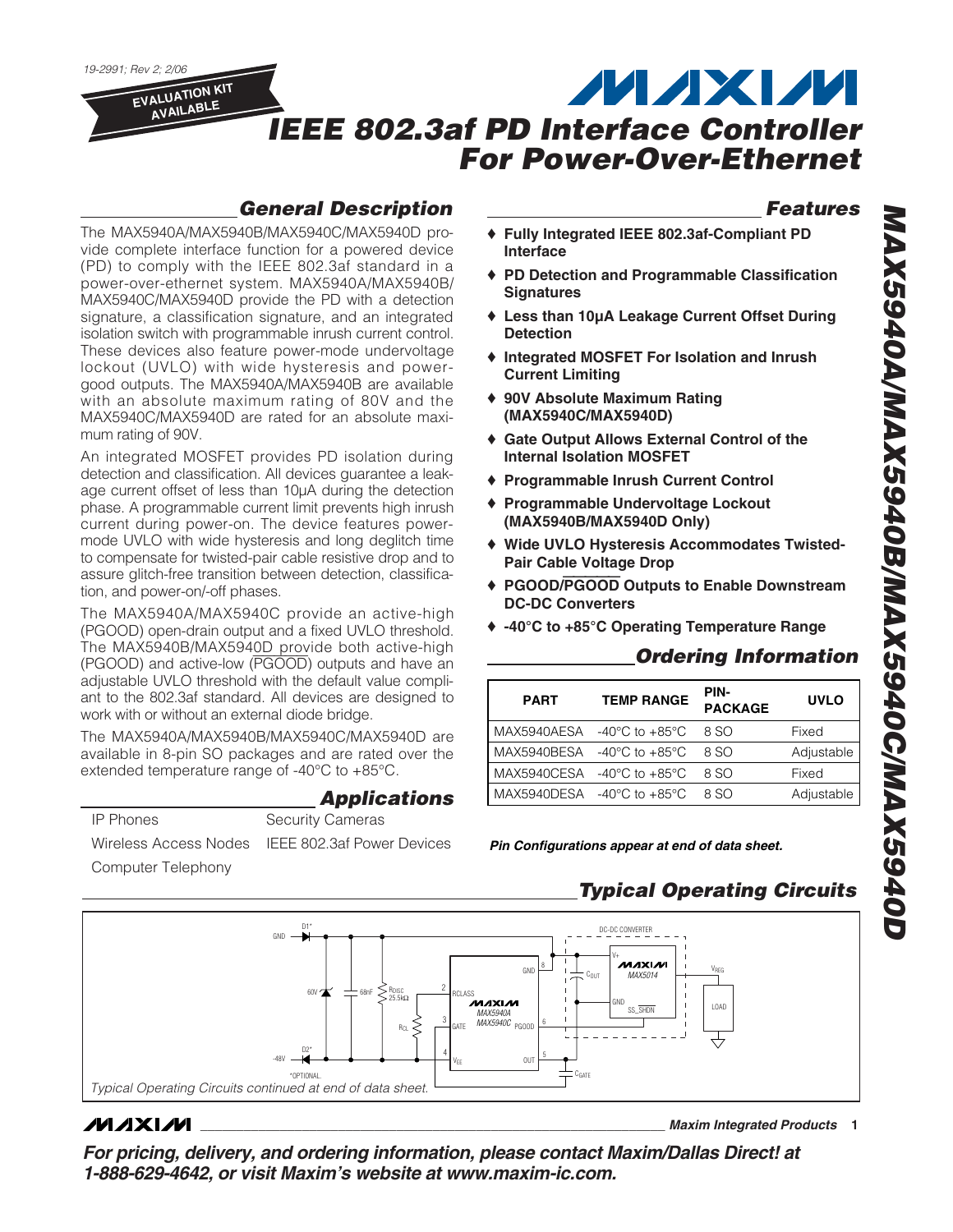## **ABSOLUTE MAXIMUM RATINGS**

| (All voltages are referenced to VFF, unless otherwise noted.) |                                                     |
|---------------------------------------------------------------|-----------------------------------------------------|
|                                                               |                                                     |
|                                                               |                                                     |
|                                                               | Continuous Power Dissipation $(T_A = +70^{\circ}C)$ |
|                                                               | 8-Pin SO (derate 5.9mW/°C above +70°C)470mW         |
|                                                               |                                                     |
|                                                               |                                                     |
| Maximum Input/Output Current (continuous)                     |                                                     |
|                                                               | Lead Temperature (soldering, 10s) +300°C            |

*Stresses beyond those listed under "Absolute Maximum Ratings" may cause permanent damage to the device. These are stress ratings only, and functional operation of the device at these or any other conditions beyond those indicated in the operational sections of the specifications is not implied. Exposure to absolute maximum rating conditions for extended periods may affect device reliability.*

## **ELECTRICAL CHARACTERISTICS**

 $(V_{IN} = (GND - V_{EE}) = 48V$ , GATE =  $\overline{PGOOD} = PGOOD = OUT = OPER$ , UVLO = V $_{EE}$ , T<sub>A</sub> = -40°C to +85°C, unless otherwise noted. Typical values are at  $T_A = +25^{\circ}$ C. All voltages are referenced to V<sub>EE</sub>, unless otherwise noted.) (Note 1)

| <b>PARAMETER</b>                                             | <b>SYMBOL</b>         | <b>CONDITIONS</b>                                                           |                                        | <b>MIN</b> | <b>TYP</b> | <b>MAX</b>     | <b>UNITS</b> |
|--------------------------------------------------------------|-----------------------|-----------------------------------------------------------------------------|----------------------------------------|------------|------------|----------------|--------------|
| <b>DETECTION MODE</b>                                        |                       |                                                                             |                                        |            |            |                |              |
| Input Offset Current (Note 2)                                | <b>IOFFSET</b>        | $V_{IN} = 1.4V$ to 10.1V                                                    |                                        |            |            | 10             | μA           |
| <b>Effective Differential Input</b><br>Resistance (Note 3)   | dR                    | $V_{IN}$ = 1.4V up to 10.1V with 1V step,<br>$OUT = \overline{PGOOD} = GND$ |                                        | 550        |            |                | $k\Omega$    |
| <b>CLASSIFICATION MODE</b>                                   |                       |                                                                             |                                        |            |            |                |              |
| <b>Classification Current Turn-Off</b><br>Threshold (Note 4) | V <sub>TH.CLSS</sub>  | V <sub>IN</sub> rising                                                      |                                        | 20.8       | 21.8       | 22.5           | $\vee$       |
|                                                              |                       |                                                                             | Class 0, $R_{Cl} = 10k\Omega$          | $\circ$    |            | $\overline{c}$ | mA           |
|                                                              |                       | $V_{IN} = 12.6V$ to                                                         | Class 1, $R_{CL} = 732\Omega$          | 9.17       |            | 11.83          |              |
| Classification Current (Notes 5, 6)                          | <b>ICLASS</b>         | $20V$ , $R_{DISC} =$                                                        | Class 2, R <sub>CL</sub> = $392\Omega$ | 17.29      |            | 19.71          |              |
|                                                              |                       | $25.5k\Omega$                                                               | Class 3, R <sub>CL</sub> = $255\Omega$ | 26.45      |            | 29.55          |              |
|                                                              |                       |                                                                             | Class 4, $R_{CL} = 178\Omega$          | 36.6       |            | 41.4           |              |
| <b>POWER MODE</b>                                            |                       |                                                                             |                                        |            |            |                |              |
| Operating Supply Voltage                                     | <b>V<sub>IN</sub></b> | $V_{IN} = (GND - V_{EE})$                                                   |                                        |            |            | 67             | $\vee$       |
| <b>Operating Supply Current</b>                              | <sup>I</sup> IN       | Measure at GND, not including RDISC                                         |                                        |            | 0.4        | 1              | mA           |
|                                                              | VUVLO, ON             |                                                                             | MAX5940A/MAX5940C                      | 34.3       | 35.4       | 36.6           | V            |
| Default Power Turn-On Voltage                                |                       | V <sub>IN</sub> increasing                                                  | MAX5940B/MAX5940D,<br>$UVLO = VFE$     | 37.4       | 38.6       | 39.9           |              |
| Default Power Turn-Off Voltage                               | VUVLO, OFF            | $V_{IN}$ decreasing, UVLO = $V_{EE}$ for<br>MAX5940B/MAX5940D               |                                        | 30         |            |                | $\vee$       |
| Default Power Turn-On/Off                                    | VHYST,                | MAX5940A/MAX5940C                                                           |                                        | 4.2        |            |                | $\vee$       |
| Hysteresis                                                   | <b>UVLO</b>           | MAX5940B/MAX5940D, UVLO = $VFF$                                             |                                        | 7.4        |            |                |              |
| External UVLO Programming<br>Range                           | $V_{IN,EX}$           | Set UVLO externally (MAX5940B/<br>MAX5940D only) (Note 7)                   |                                        | 12         |            | 67             | $\vee$       |
| UVLO External Reference Voltage                              | VREF, UVLO            |                                                                             |                                        | 2.400      | 2.460      | 2.522          | $\vee$       |
| UVLO External Reference Voltage<br><b>Hysteresis</b>         | <b>HYST</b>           | Ratio to VREF, UVLO                                                         |                                        | 19.2       | 20         | 20.9           | $\%$         |
| <b>UVLO Bias Current</b>                                     | <b>LUVLO</b>          | $UVLO = 2.460V$                                                             |                                        | $-1.5$     |            | $+1.5$         | μA           |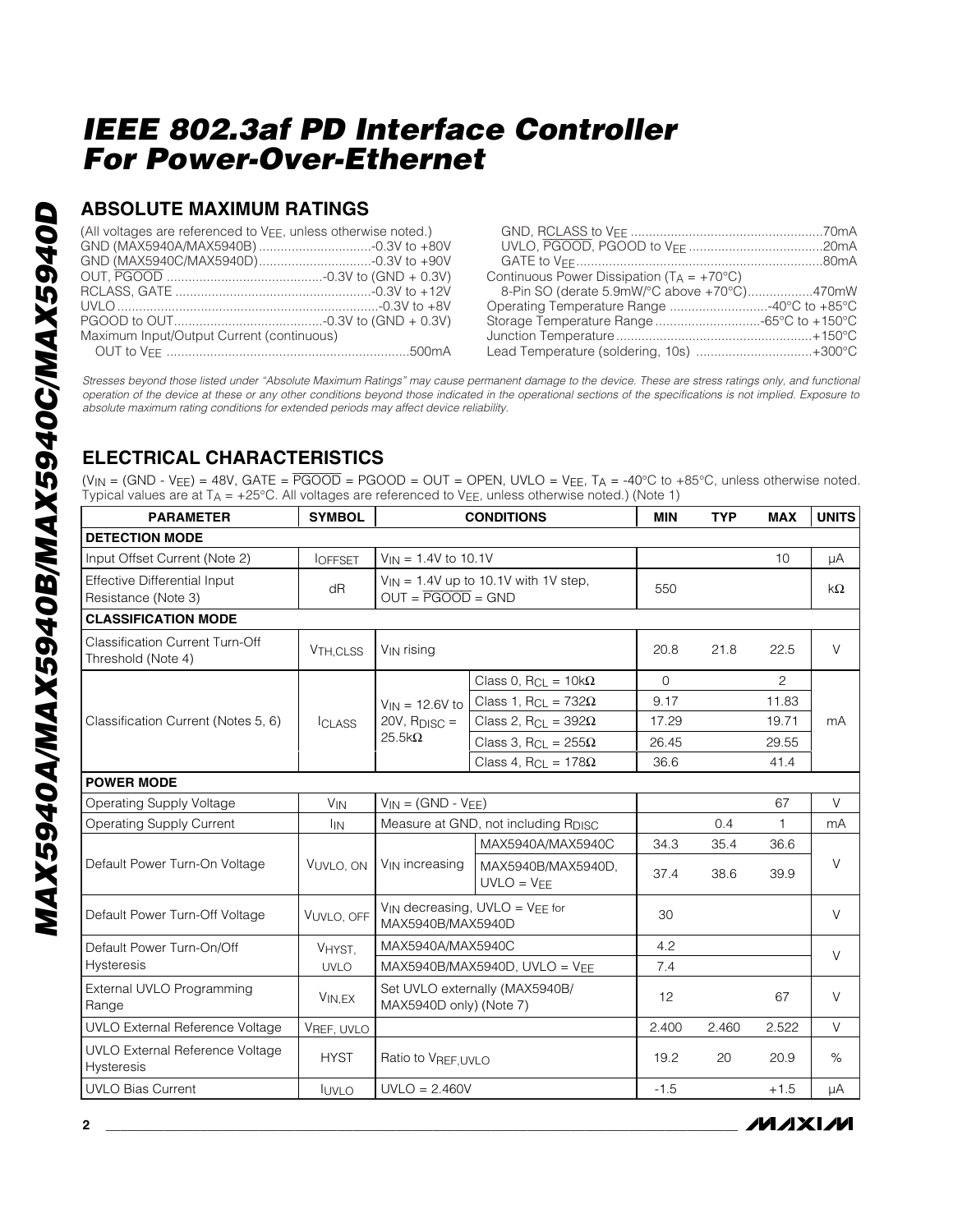## **ELECTRICAL CHARACTERISTICS (continued)**

 $(V_{IN} = (GND - V_{EE}) = 48V$ , GATE =  $\overline{PGOOD} = PGOOD = OUT = OPER$ , UVLO = V $EE$ , TA = -40°C to +85°C, unless otherwise noted Typical values are at  $T_A = +25^{\circ}$ C. All voltages are referenced to  $V_{FE}$ , unless otherwise noted.) (Note 1)

| <b>PARAMETER</b>                                                          | <b>SYMBOL</b>             | <b>CONDITIONS</b>                                                                           |                                  | <b>MIN</b> | <b>TYP</b> | <b>MAX</b>   | <b>UNITS</b> |
|---------------------------------------------------------------------------|---------------------------|---------------------------------------------------------------------------------------------|----------------------------------|------------|------------|--------------|--------------|
| <b>UVLO Input Ground Sense</b><br>Threshold (Note 8)                      | V <sub>TH</sub> , G, UVLO |                                                                                             |                                  | 50         |            | 440          | mV           |
| <b>UVLO Input Ground Sense Glitch</b><br>Rejection                        |                           | $UVLO = VFF$                                                                                |                                  |            | 7          |              | μs           |
| Power Turn-Off Voltage,<br>Undervoltage Lockout Deglitch<br>Time (Note 9) | toff DLY                  | VIN, VUVLO falling                                                                          |                                  | 0.32       |            |              | ms           |
| <b>Isolation Switch N-Channel</b>                                         |                           | Output current =<br>$300mA$ , $VGATE = 6V$ ,<br>measured between<br>OUT and V <sub>EE</sub> | $TA = +25^{\circ}C$<br>(Note 10) |            | 0.6        | 1.1          | $\Omega$     |
| <b>MOSFET On-Resistance</b>                                               | RON                       |                                                                                             | $T_A = +85$ °C                   |            | 0.8        | 1.5          |              |
| <b>Isolation Switch N-Channel</b><br>MOSFET Off-Threshold Voltage         | <b>VGSTH</b>              | OUT = GND, VGATE - VEE, output current<br>$<1\mu A$                                         |                                  | 0.5        |            |              | $\vee$       |
| <b>GATE Pulldown Switch Resistance</b>                                    | R <sub>G</sub>            | Power-off mode, $V_{IN} = 12V$ ,<br>$UVLO = VEE$ for MAX5940B                               |                                  |            | 38         | 80           | $\Omega$     |
| <b>GATE Charging Current</b>                                              | lG                        | $VGATE = 2V$                                                                                |                                  | 5          | 10         | 15           | μA           |
| <b>GATE High Voltage</b>                                                  | <b>VGATE</b>              | $I_{GATE} = 1 \mu A$                                                                        |                                  | 5.59       | 5.76       | 5.93         | $\vee$       |
| PGOOD, PGOOD Assertion VOUT<br>Threshold                                  | <b>VOUTEN</b>             | VOUT - VEE, IVOUT - VEEL decreasing,<br>$VGATE = 5.75V$                                     |                                  | 1.16       | 1.23       | 1.31         | $\vee$       |
|                                                                           |                           | <b>Hysteresis</b>                                                                           |                                  |            | 70         |              | mV           |
| PGOOD, PGOOD Assertion VGATE                                              | <b>VGSEN</b>              | (GATE - $V_{EE}$ ) increasing, OUT = $V_{EE}$                                               |                                  | 4.62       | 4.76       | 4.91         | $\vee$       |
| Threshold                                                                 |                           | <b>Hysteresis</b>                                                                           |                                  |            | 80         |              | mV           |
| PGOOD, PGOOD Output Low<br>Voltage (Note 11)                              | VOLDCDC                   | $I_{SINK} = 2mA$ ; for PGOOD, OUT $\leq$<br>$(GND - 5V)$                                    |                                  |            |            | 0.4          | $\vee$       |
| PGOOD Leakage Current (Note 11)                                           |                           | $GATE = high$ , $GND - VOUT = 67V$                                                          |                                  |            |            | $\mathbf{1}$ | μA           |
| PGOOD Leakage Current (Note 11)                                           |                           | $GATE = V_{EF}$ , $\overline{PGOOD}$ - $V_{FE} = 67V$                                       |                                  |            |            | 1            | $\mu A$      |

**Note 1:** All min/max limits are production tested at +85°C. Limits at +25°C and -40°C are guaranteed by design.

**Note 2:** The input offset current is illustrated in Figure 1.

Note 3: Effective differential input resistance is defined as the differential resistance between GND and V<sub>FF</sub> without any external resistance. See Figure 1.

**Note 4:** Classification current is turned off whenever the IC is in power mode.

**Note 5:** See Table 2 in the *PD Classification Mode* section. R<sub>DISC</sub> and R<sub>CL</sub> must be ±1%, 100ppm or better. I<sub>CLASS</sub> includes the IC bias current and the current drawn by R<sub>DISC</sub>.

**Note 6:** See the *Thermal Dissipation* section for details.

**Note 7:** When UVLO is connected to the midpoint of an external resistor-divider with a series resistance of 25.5kΩ (±1%), the turnon threshold set-point for the power mode is defined by the external resistor-divider. Make sure the voltage on the UVLO pin does not exceed its maximum rating of 8V when  $V_{\text{IN}}$  is at the maximum voltage (MAX5940B only).

Note 8: When the UVLO input voltage is below V<sub>TH,G,UVLO</sub>, the MAX5940B sets the UVLO threshold internally.

**Note 9:** An input voltage or V<sub>UVLO</sub> glitch below their respective thresholds shorter than or equal to t<sub>OFF\_DLY</sub> does not cause the MAX5940A/MAX5940B/MAX5940C/MAX5940D to exit power-on mode (as long as the input voltage remains above an operable voltage level of 12V).

**Note 10:** Guaranteed by design.

**Note 11:** PGOOD references to OUT while PGOOD references to VFF.

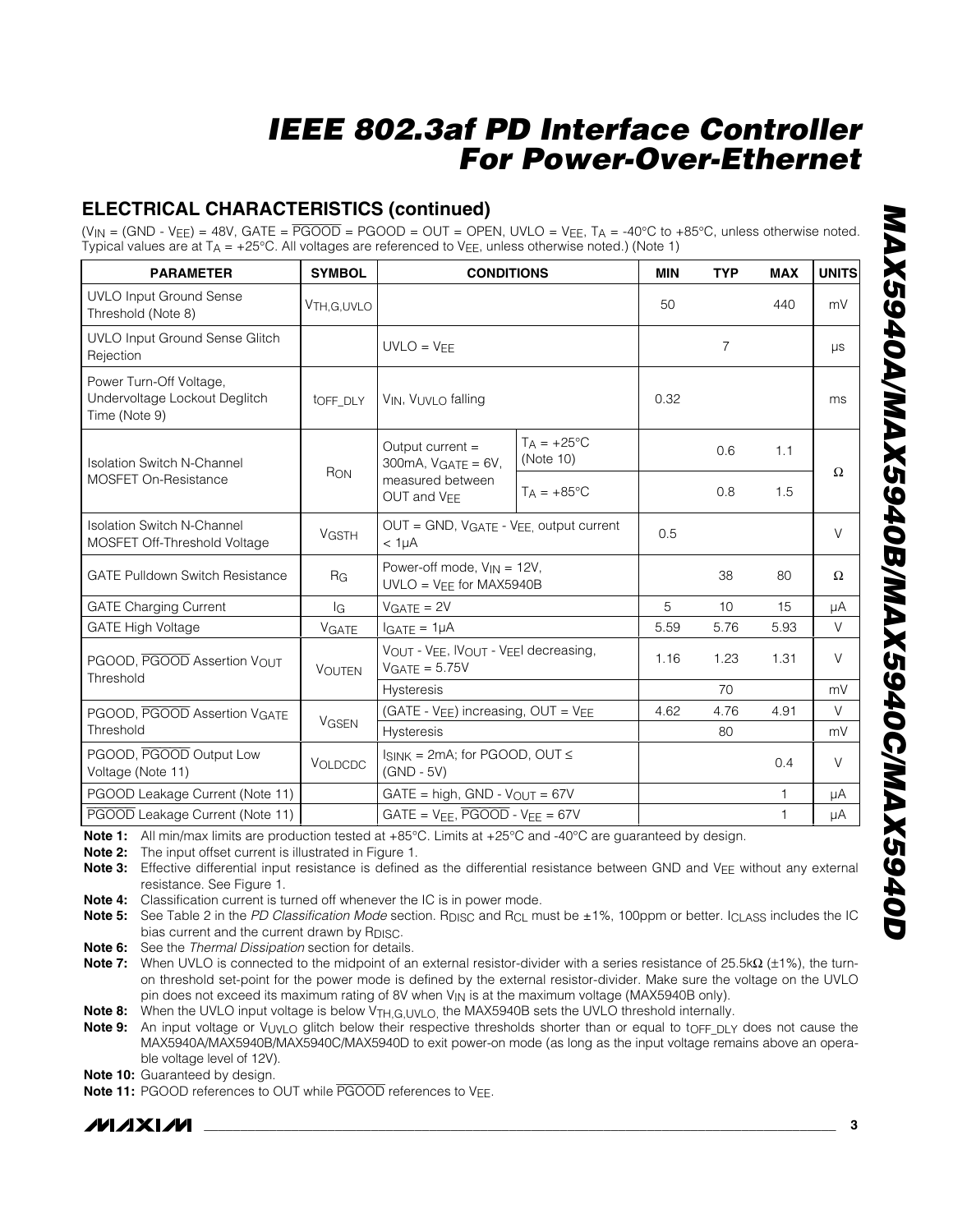

*Figure1. Effective Differential Input Resistance/Offset Current*

### *Typical Operating Characteristics*

 $(V_{\rm IN} = (GND - V_{\rm EE}) = 48V$ , GATE =  $\overline{\text{PGOOD}} = \text{PGOOD} = \text{OUT} = \text{OPEN}$ , UVLO =  $V_{\rm EE}$  (MAX5940B), T<sub>A</sub> = -40°C to +85°C. Typical values are at  $T_A$  = +25°C. All voltages are referenced to V<sub>EE</sub>, unless otherwise noted.)

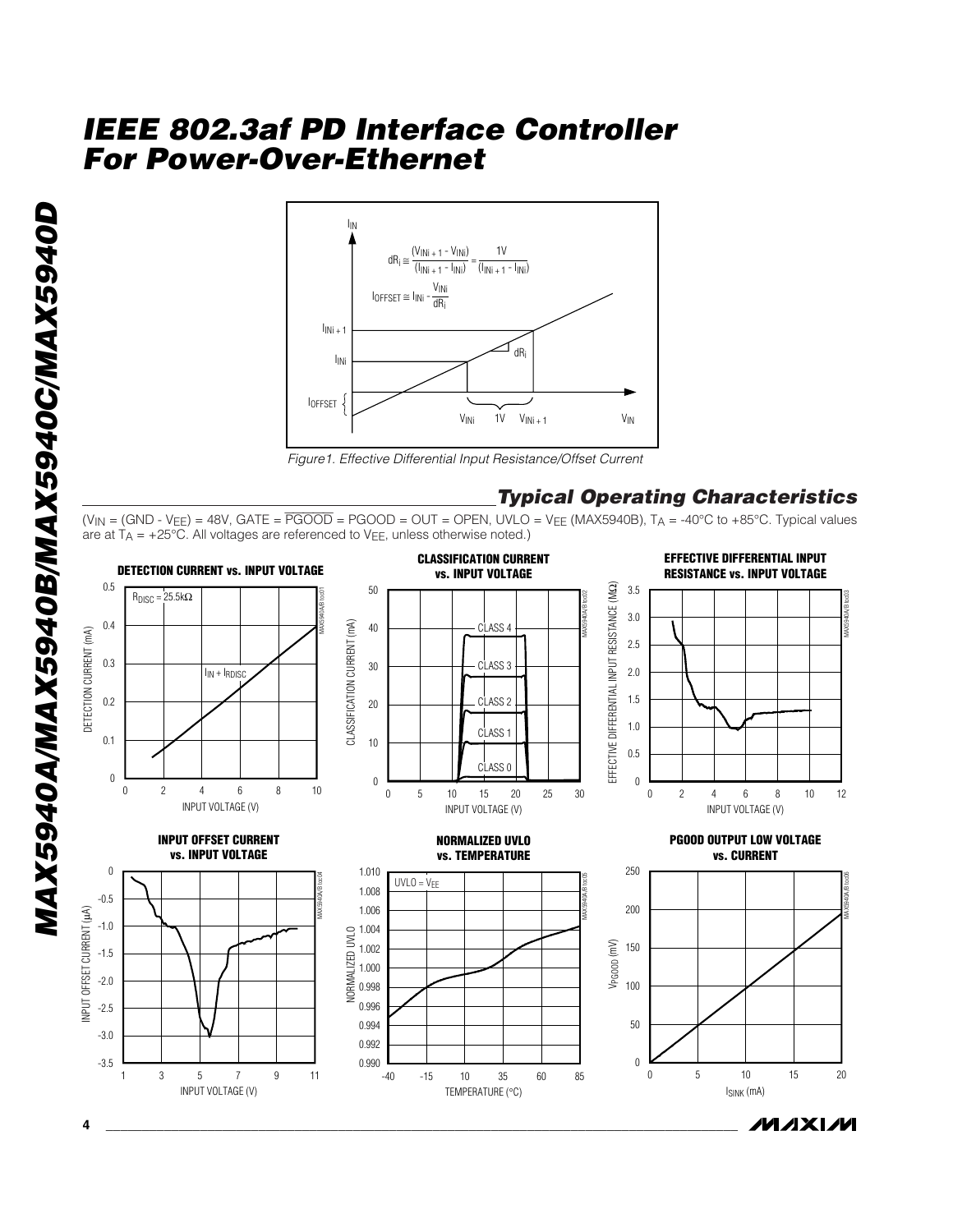## *Typical Operating Characteristics (continued)*

 $(V_{IN} = (GND - V_{FE}) = 48V$ , GATE =  $\overline{PGOOD} = PGOOD = OUT = OPER$ , UVLO = V $_{FE}$  (MAX5940B), T<sub>A</sub> = -40°C to +85°C. Typical values are at  $T_A$  = +25°C. All voltages are referenced to V<sub>EE</sub>, unless otherwise noted.)

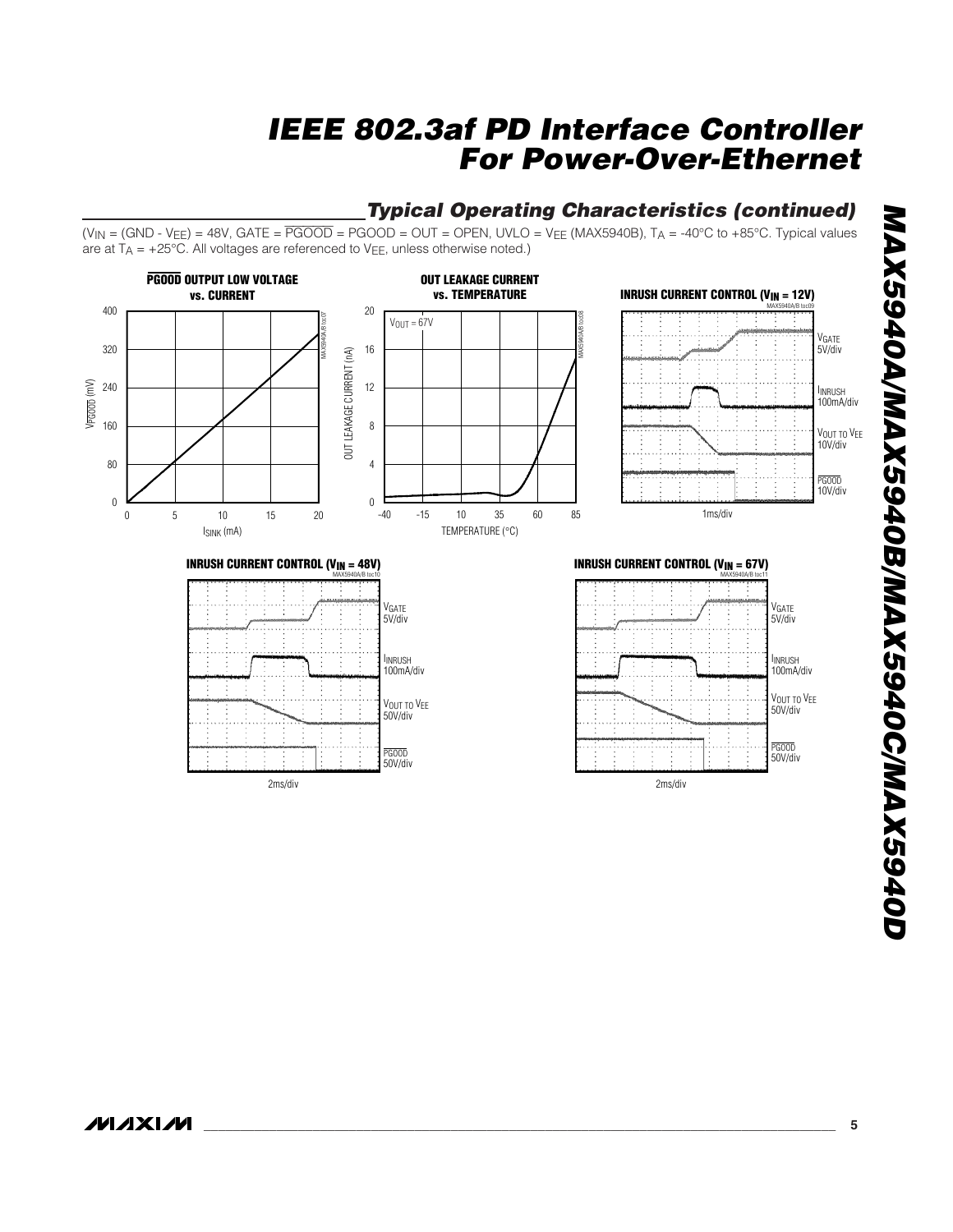*Pin Description*

| PIN                                 |                                     |               |                                                                                                                                                                                                                                                                                                                                                                                                                                                                                                                       |  |
|-------------------------------------|-------------------------------------|---------------|-----------------------------------------------------------------------------------------------------------------------------------------------------------------------------------------------------------------------------------------------------------------------------------------------------------------------------------------------------------------------------------------------------------------------------------------------------------------------------------------------------------------------|--|
| <b>MAX5940A/</b><br><b>MAX5940C</b> | <b>MAX5940B/</b><br><b>MAX5940D</b> | <b>NAME</b>   | <b>FUNCTION</b>                                                                                                                                                                                                                                                                                                                                                                                                                                                                                                       |  |
| 1, 7                                |                                     | N.C.          | No Connection. Not internally connected.                                                                                                                                                                                                                                                                                                                                                                                                                                                                              |  |
|                                     | 1                                   | <b>UVLO</b>   | Undervoltage Lockout Programming Input for Power Mode. When UVLO is above its<br>threshold, the device enters power mode. Connect UVLO to VEE to use the default<br>undervoltage lockout threshold. Connect UVLO to an external resistor-divider to define a<br>threshold externally. The series resistance value of the external resistors must add to 25.5k $\Omega$<br>(±1%) and replaces the detection resistor. To keep the device in undervoltage lockout, pull<br>UVLO to between VTH, G, UVLO and VREF, UVLO. |  |
| 2                                   | $\overline{c}$                      | <b>RCLASS</b> | Classification Setting. Add a resistor from RCLASS to VEE to set a PD class (see Tables 1<br>and $2$ ).                                                                                                                                                                                                                                                                                                                                                                                                               |  |
| 3                                   | 3                                   | <b>GATE</b>   | Gate of Internal N-Channel Power MOSFET. GATE sources 10uA when the device enters<br>power mode. Connect an external 100V ceramic capacitor (CGATE) from GATE to OUT to<br>program the inrush current. Pull GATE to VEE to turn off the internal MOSFET. The detection<br>and classification functions operate normally when GATE is pulled to $V_{EE}$ .                                                                                                                                                             |  |
| $\overline{4}$                      | $\overline{4}$                      | <b>VEE</b>    | Negative Input Power. Source of the integrated isolation N-channel power MOSFET. Connect<br>$VFF$ to -48V.                                                                                                                                                                                                                                                                                                                                                                                                            |  |
| 5                                   | 5                                   | <b>OUT</b>    | Output Voltage. Drain of the integrated isolation N-channel power MOSFET.                                                                                                                                                                                                                                                                                                                                                                                                                                             |  |
| 6                                   | 6                                   | <b>PGOOD</b>  | Power-Good Indicator Output, Active-High, Open-Drain. PGOOD is referenced to OUT.<br>PGOOD goes high impedance when $V_{\text{OUT}}$ is within 1.2V of V <sub>EE</sub> and when GATE is 5V above<br>VEE. Otherwise, PGOOD is pulled to OUT (given that VOUT is at least 5V below GND).<br>Connect PGOOD to the ON pin of a downstream DC-DC converter.                                                                                                                                                                |  |
|                                     | $\overline{7}$                      | <b>PGOOD</b>  | Power-Good Indicator Output, Active-Low, Open-Drain. PGOOD is referenced to VEE.<br>PGOOD is pulled to VEE when VOUT is within 1.2V of VEE and when GATE is 5V above VEE.<br>Otherwise, PGOOD goes high impedance. Connect PGOOD to the ON pin of a downstream<br>DC-DC converter.                                                                                                                                                                                                                                    |  |
| 8                                   | 8                                   | <b>GND</b>    | Ground. GND is the positive input terminal.                                                                                                                                                                                                                                                                                                                                                                                                                                                                           |  |

## *Detailed Description*

### *Operating Modes*

The PD front-end section of the MAX5940\_ operates in 3 different modes, PD detection signature, PD classification, and PD power, depending on its input voltage ( $V_{IN}$  = GND - VEE). All voltage thresholds are designed to operate with or without the optional diode bridge while still complying with the IEEE 802.3af standard (see Figure 4).

### *Detection Mode (1.4V* ≤ *VIN* ≤ *10.1V)*

In detection mode, the power source equipment (PSE) applies two voltages on  $V_{\text{IN}}$  in the range of 1.4V to 10.1V

(1V step minimum), and then records the current measurements at the two points. The PSE then computes  $ΔV/ΔI$  to ensure the presence of the 25.5k $Ω$  signature resistor. In this mode, most of the MAX5940\_ internal circuitry is off and the offset current is less than 10µA.

If the voltage applied to the PD is reversed, install protection diodes on the input terminal to prevent internal damage to the MAX5940\_ (see the *Typical Application Circuits*). Since the PSE uses a slope technique (ΔV/ΔI) to calculate the signature resistance, the DC offset due to the protection diodes is subtracted and does not affect the detection process.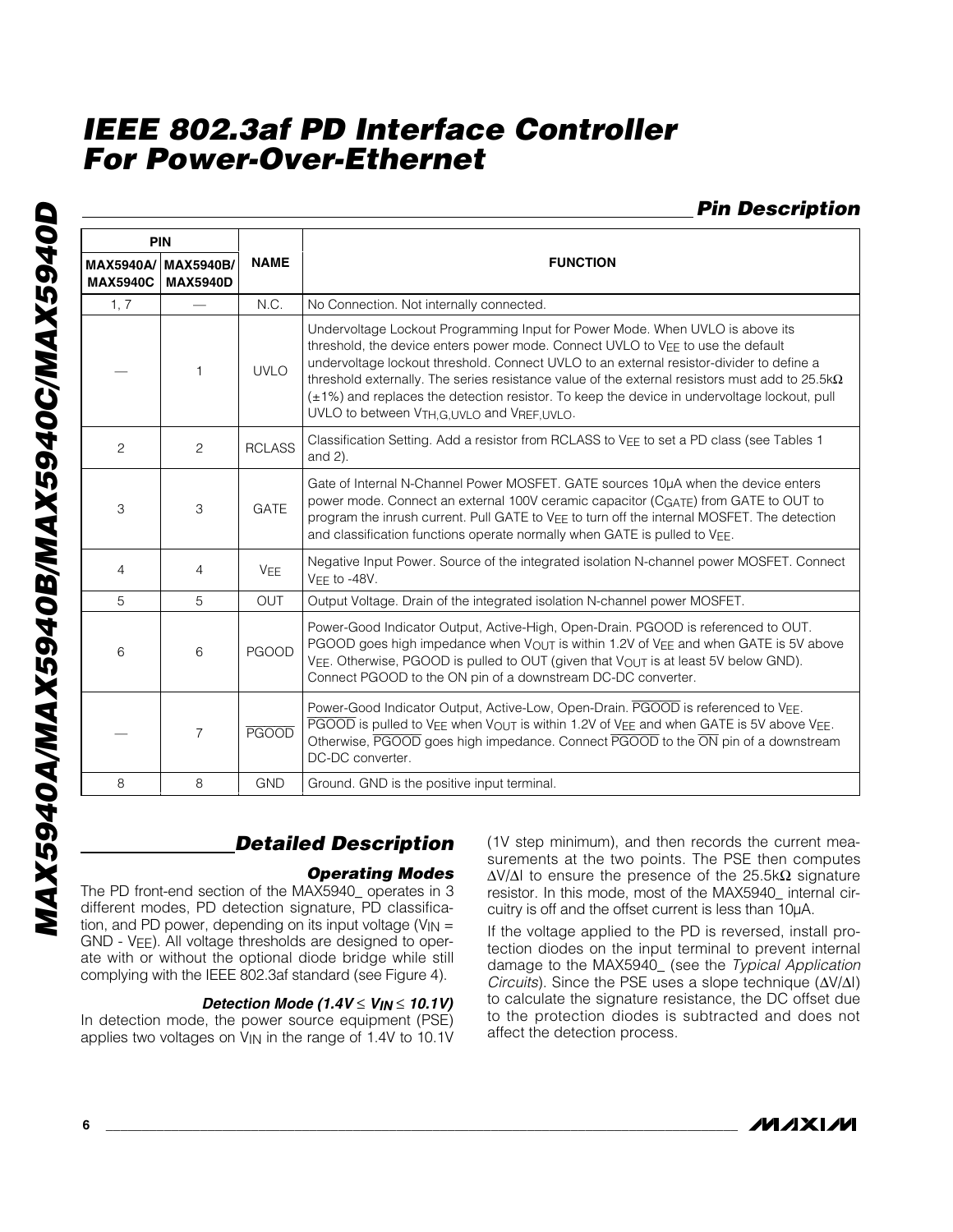### **Table 1. PD Power Classification/RCL Selection**

| <b>CLASS</b> | <b>USAGE</b> | $RCL(\Omega)$ | <b>MAXIMUM POWER USED BY PD (W)</b> |
|--------------|--------------|---------------|-------------------------------------|
|              | Default      | 10k           | 0.44 to 12.95                       |
|              | Optional     | 732           | 0.44 to 3.84                        |
|              | Optional     | 392           | 3.84 to 6.49                        |
|              | Optional     | 255           | 6.49 to 12.95                       |
|              | Not Allowed  | 178           | Reserved*                           |

\**Class 4 reserved for future use.*

| <b>CLASS</b><br>$RCL (\Omega)$ |     | $V_{IN}$ <sup>*</sup> (V) | <b>CLASS CURRENT SEEN AT VIN (MA)</b> |            | <b>IEEE 802.3af PD CLASSIFICATION</b><br><b>CURRENT SPECIFICATION (mA)</b> |    |  |
|--------------------------------|-----|---------------------------|---------------------------------------|------------|----------------------------------------------------------------------------|----|--|
|                                |     | <b>MIN</b>                | <b>MAX</b>                            | <b>MIN</b> | <b>MAX</b>                                                                 |    |  |
|                                | 10k | 12.6 to 20                |                                       |            |                                                                            |    |  |
|                                | 732 | 12.6 to 20                | 9.17                                  | 11.83      |                                                                            | 12 |  |
|                                | 392 | 12.6 to 20                | 17.29                                 | 19.71      | 17                                                                         | 20 |  |
|                                | 255 | 12.6 to 20                | 26.45                                 | 29.55      | 26                                                                         | 30 |  |
|                                | 178 | 12.6 to 20                | 36.6                                  | 41.4       | 36                                                                         | 44 |  |

### **Table 2. Setting Classification Current**

\**VIN is measured across the MAX5940 input pins, which does not include the diode bridge voltage drop.*

### *Classification Mode (12.6V* ≤ *VIN* ≤ *20V)*

In the classification mode, the PSE classifies the PD based on the power consumption required by the PD. This allows the PSE to efficiently manage power distribution. The IEEE 802.3af standard defines five different classes as shown in Table 1. An external resistor  $(R<sub>CL</sub>)$ connected from RCLASS to V<sub>EE</sub> sets the classification current.

The PSE determines the class of a PD by applying a voltage at the PD input and measures the current sourced out of the PSE. When the PSE applies a voltage between 12.6V and 20V, the MAX5940\_ exhibit a current characteristic with values indicated in Table 2. The PSE uses the classification current information to classify the power requirement of the PD. The classification current includes the current drawn by the 25.5kΩ detection signature resistor and the supply current of the MAX5940\_ so the total current drawn by the PD is within the IEEE 802.3af standard figures. The classification current is turned off whenever the device is in power mode.

### *Power Mode*

During power mode, when VIN rises above the undervoltage lockout threshold (VUVLO,ON), the MAX5940\_ gradually turn on the internal N-channel MOSFET Q1 (see Figure 2). The MAX5940\_ charge the gate of Q1 with a constant current source (10µA, typ). The drainto-gate capacitance of Q1 limits the voltage rise rate at the drain of the MOSFET, thereby limiting the inrush current. To reduce the inrush current, add external drain-to-gate capacitance (see the *Inrush Current Limit* section). When the drain of Q1 is within 1.2V of its source voltage and its gate-to-source voltage is above 5V, the MAX5940 asserts the PGOOD/PGOOD outputs. The MAX5940\_ have a wide UVLO hysteresis and turn-off deglitch time to compensate for the high impedance of the twisted-pair cable.

### *Undervoltage Lockout*

The MAX5940\_ operate up to a 67V supply voltage with a default UVLO turn-on (VUVLO,ON) set at 35V (MAX5940A/MAX5940C) or 39V (MAX5940B/MAX5940D) and a UVLO turn-off ( $V$ <sub>UVLO, OFF</sub>) set at 30V. The MAX5940B/MAX5940D have an adjustable UVLO threshold using a resistor-divider connected to UVLO (see Figure 3). When the input voltage is above the UVLO threshold, the IC is in power mode and the MOSFET is on. When the input voltage goes below the UVLO threshold for more than tOFF DLY, the MOSFET turns off.

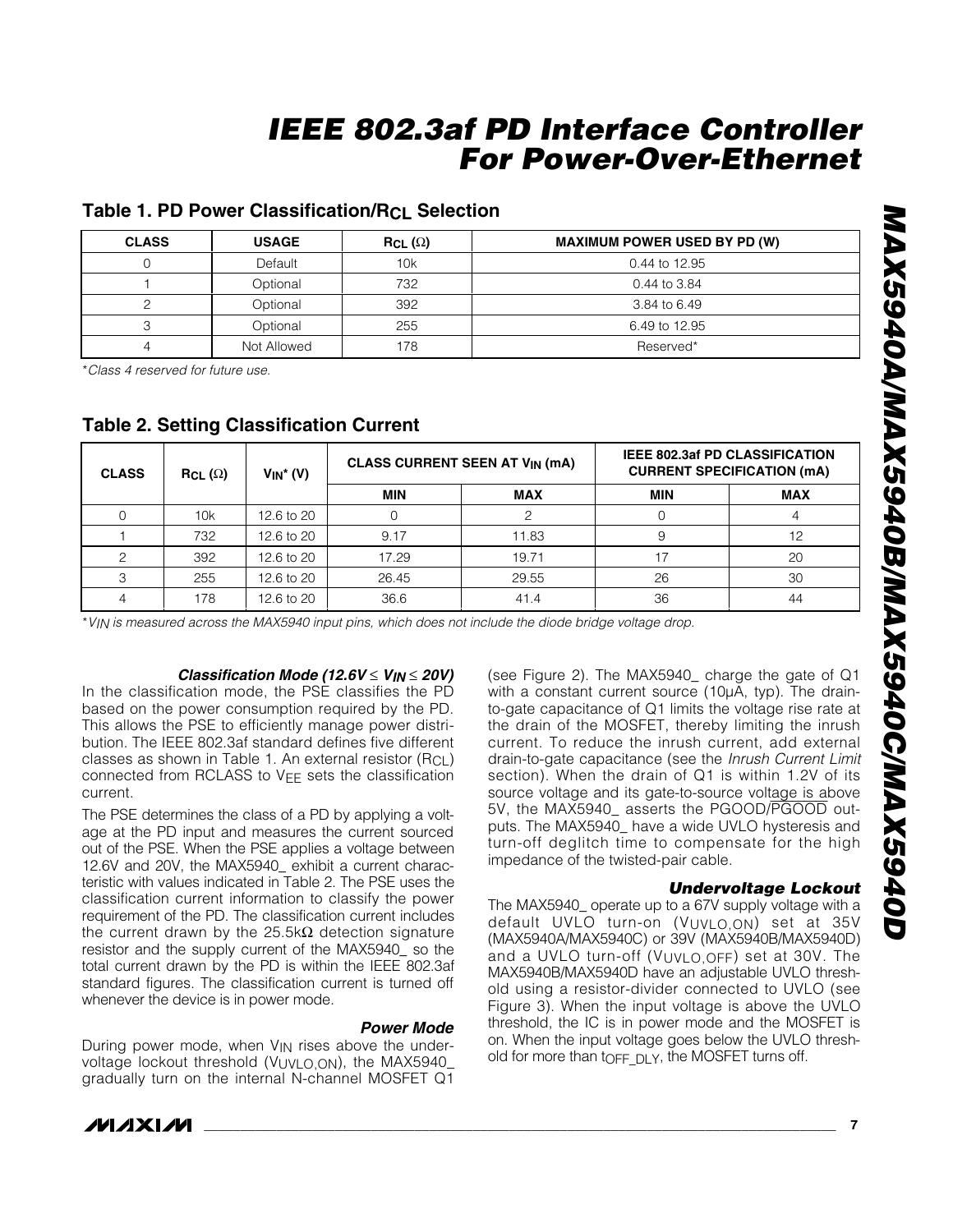

*Figure 2. Block Diagram*

only), connect an external resistor-divider from GND to UVLO and from UVLO to VEE. Use the following equations to calculate R1 and R2 for a desired UVLO threshold:

$$
R2 = 25.5k\Omega \times \frac{V_{REF,UVLO}}{V_{IN,EX}}
$$

$$
R1 = 25.5k\Omega - R2
$$

where V<sub>IN,EX</sub> is the desired UVLO threshold. Since the resistor-divider replaces the 25.5kΩ PD detection resistor, ensure that the sum of R1 and R2 equals 25.5k $\Omega$ ±1%. When using the external resistor-divider, the MAX5940B/MAX5940D has an external reference voltage hysteresis of 20% (typ). When UVLO is programmed externally, the turn-off threshold is 80% (typ) of the new UVLO threshold.



*Figure 3. Setting Undervoltage Lockout with an External Resistor-Divider*

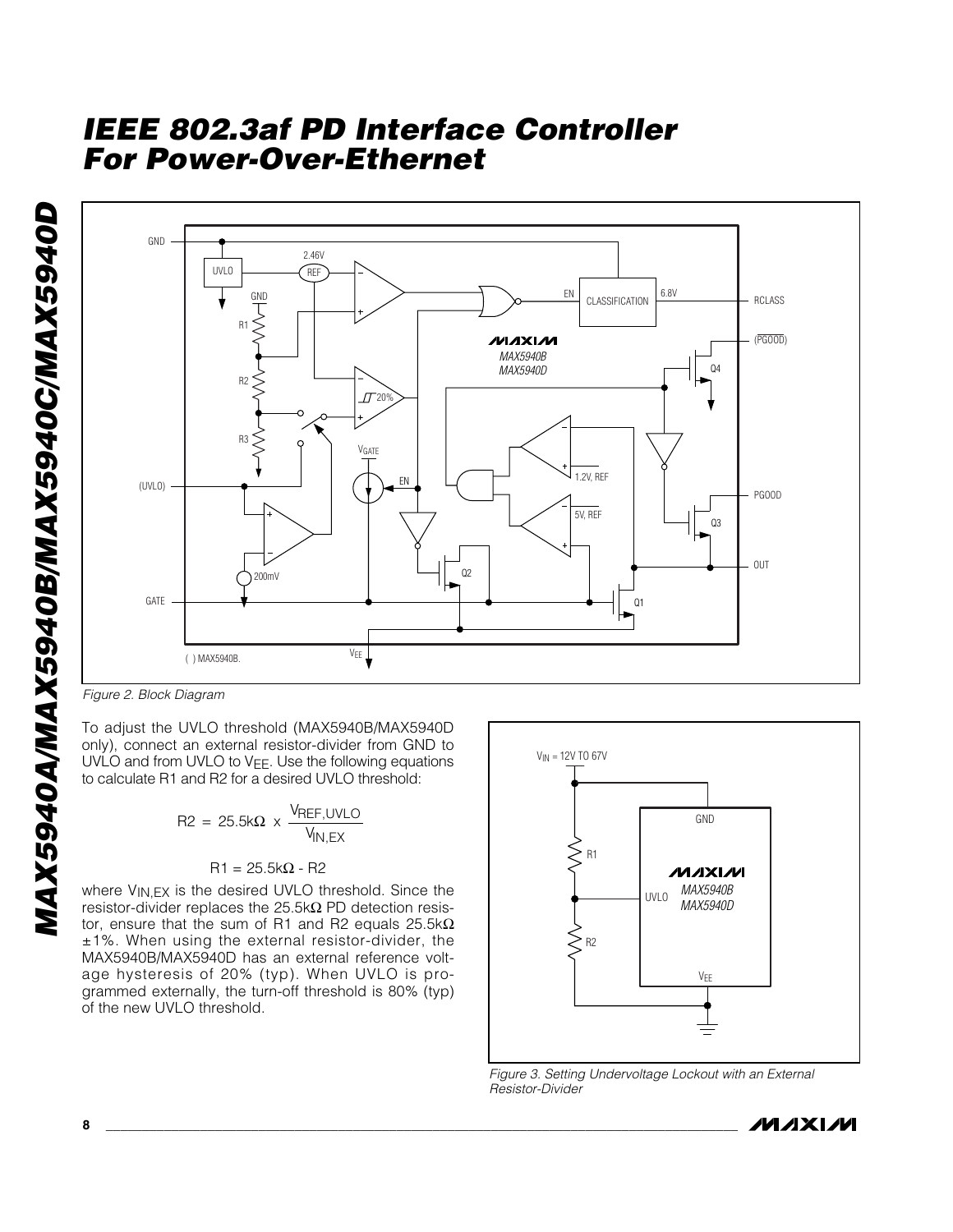#### *Inrush Current Limit*

The MAX5940\_ charge the gate of the internal MOSFET with a constant current source (10µA, typ). The drainto-gate capacitance of the MOSFET limits the voltage rise rate at the drain, thereby limiting the inrush current. Add an external capacitor from GATE to OUT to further reduce the inrush current. Use the following equation to calculate the inrush current:

$$
I_{INRUSH} = I_G \times \frac{C_{OUT}}{C_{GATE}}
$$

### *PGOOD/*PGOOD *Outputs (MAX5940A/MAX5940C only)*

PGOOD is an open-drain, active-high logic output. PGOOD goes high impedance when  $V_{\text{OUT}}$  is within 1.2V of VEE and when GATE is 5V above VEE. Otherwise, PGOOD is pulled to V<sub>OUT</sub> (given that V<sub>OUT</sub> is at least 5V below GND). Connect PGOOD to the ON pin of a downstream DC-DC converter. Connect a  $100k\Omega$  pullup resistor from PGOOD to GND if needed.

#### *(MAX5940B/MAX5940D only)*

PGOOD is an open-drain, active-low logic output.  $\overline{PGOOD}$  is pulled to  $VFE$  when  $V_{\text{OUT}}$  is within 1.2V of  $VEE$ and when GATE is 5V above V<sub>EE</sub>. Otherwise, PGOOD goes high impedance. Connect PGOOD to the ON pin of a downstream DC-DC converter. Connect a 100kΩ pullup resistor from PGOOD to GND if needed.

#### *Thermal Dissipation*

During classification mode, if the PSE applies the maximum DC voltage, the maximum voltage drop from GND to V<sub>RCLASS</sub> will be 13V. If the maximum classification current of 42mA flows through the MAX5940\_, then the maximum DC power dissipation will be 546mW, which is slightly higher than the maximum DC power dissipation of the IC at maximum operating temperature. However, according to the IEEE 802.3af standard, the duration of the classification mode is limited to 75ms (max). The MAX5940\_ handle the maximum classification power dissipation for the maximum duration time without sustaining any internal damage. If the PSE violates the IEEE 802.3af standard by exceeding the 75ms maximum classification duration, it may cause internal damage to the IC.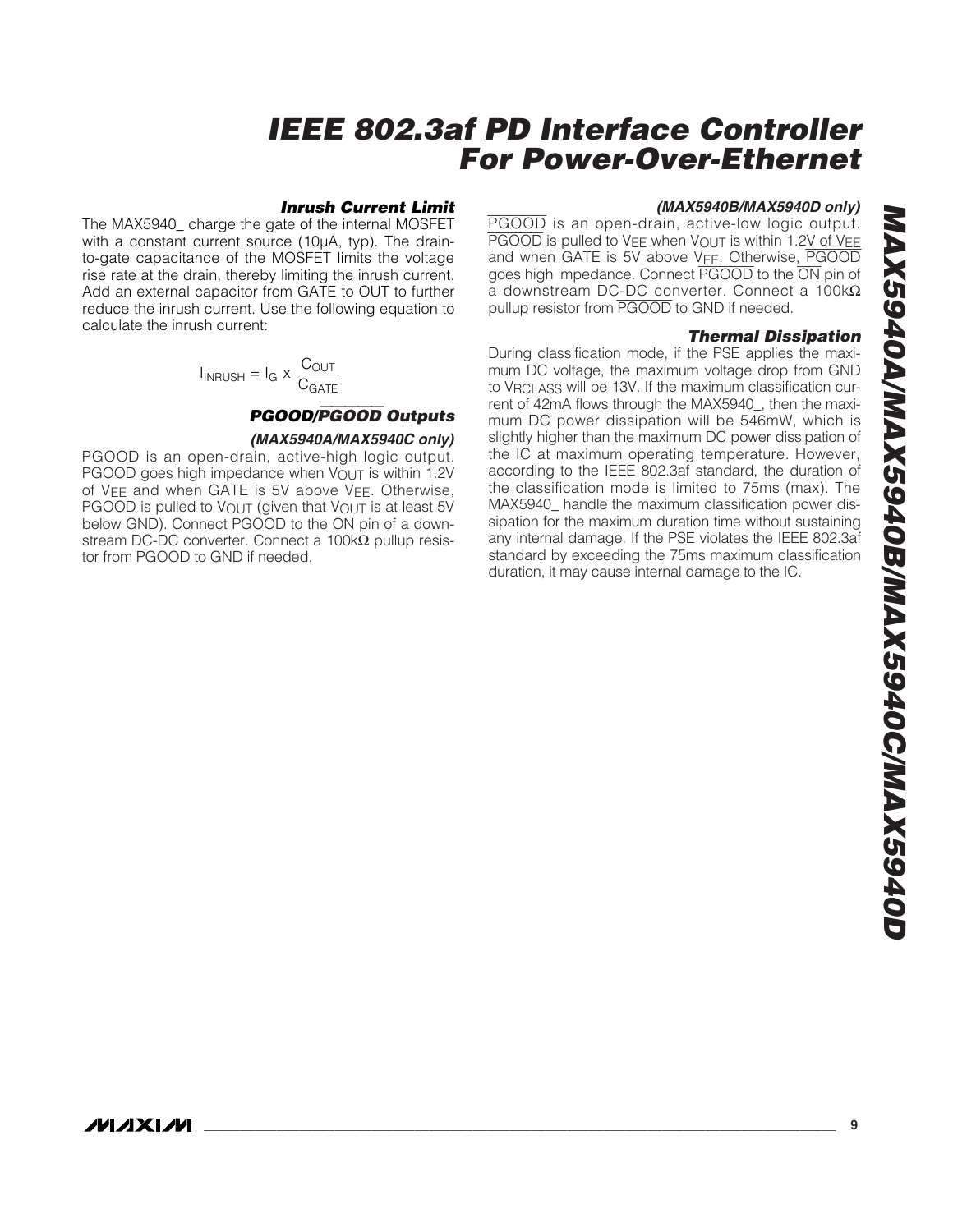

*Figure 4. PD with Power-Over-Ethernet (Power is Provided by Either the Signal Pairs or the Spare Pairs)*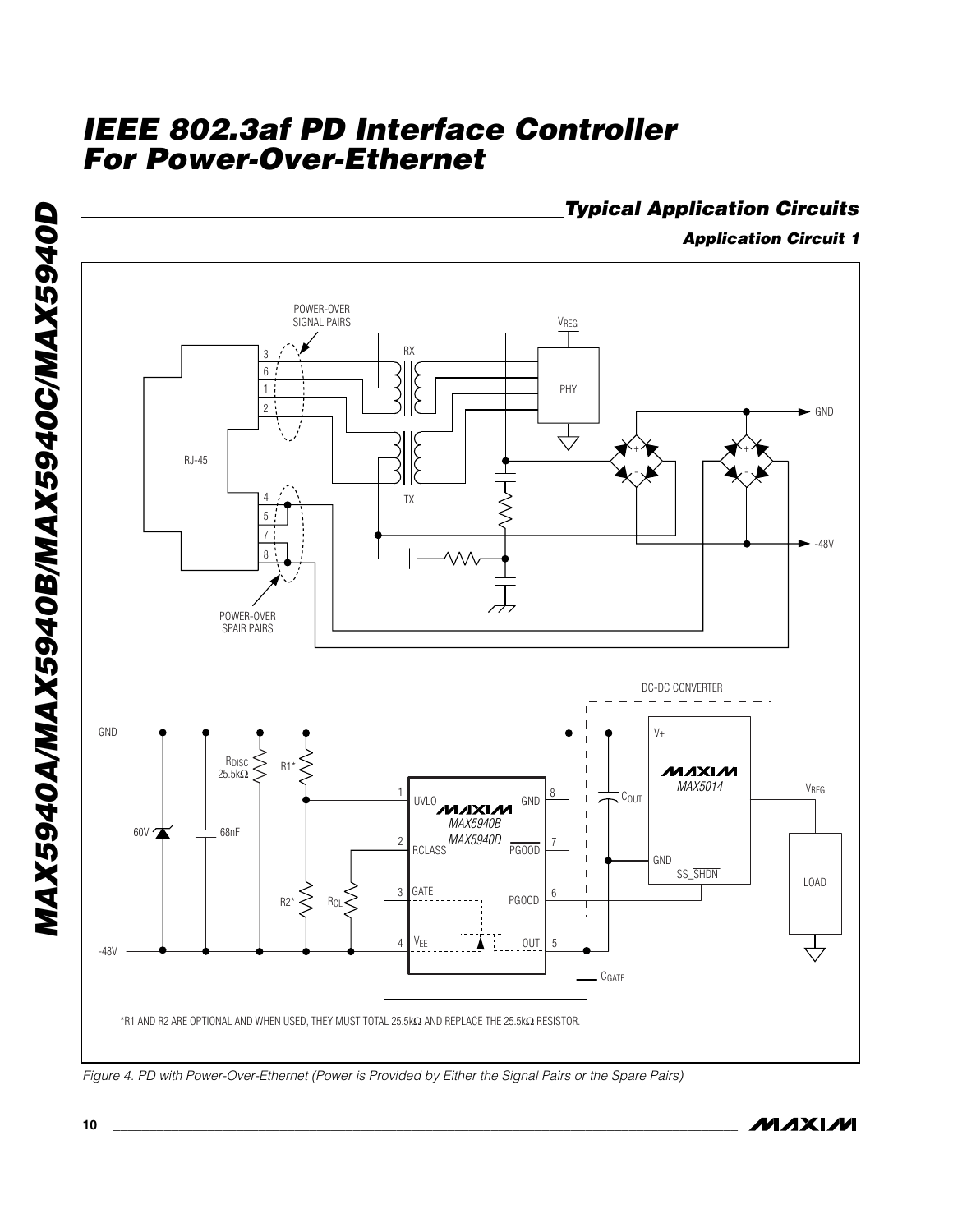## *Typical Application Circuits (continued)*

### *Application Circuit 2*

Diode D1 prevents the power-over-ethernet to back drive the wall adapter. Whenever the wall adapter power is greater than  $(V_{D3} +$  approximately 2V), the

GATE is pulled low to pinch off the power-over-ethernet. The wall adapter power pollutes the discovery signature, preventing PSE from detecting this PD.



*Figure 5. Adding Wall Adapter Input Supply (Wall Adapter Supply Takes Precedence Over Power-Over-Ethernet)*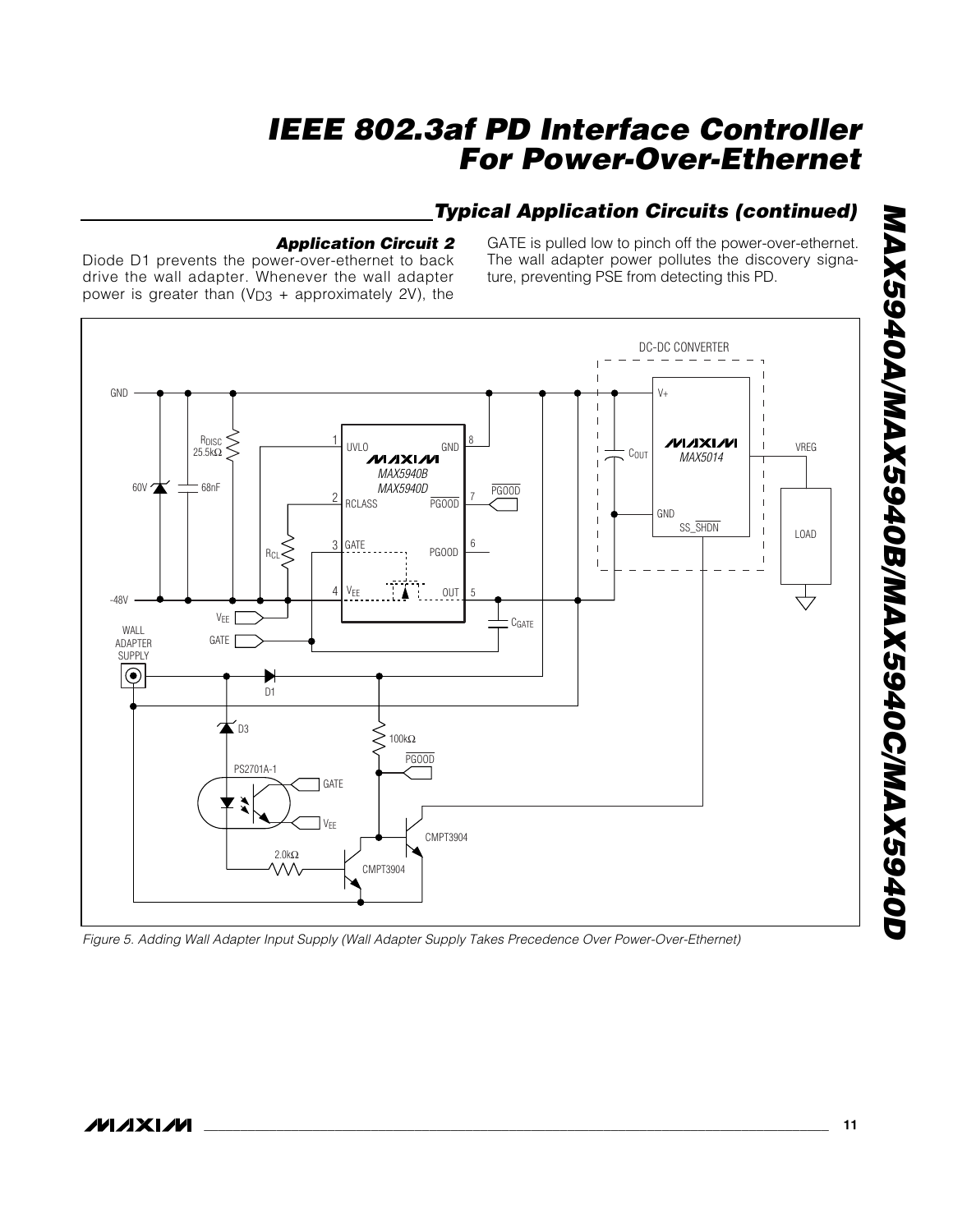## *Typical Application Circuits (continued)*

### *Application Circuit 3*

D2 prevents the wall adapter power from polluting the discovery and classification signatures. The optional R4 provides the 10mA minimum power maintenance signature to keep the power-over-ethernet from disconnecting.



*Figure 6. Adding Wall Adapter Input Supply (Wall Adapter Supply And Power-Over-Ethernet Co-Exist, the One with Higher Voltage Provides Power To The Load)*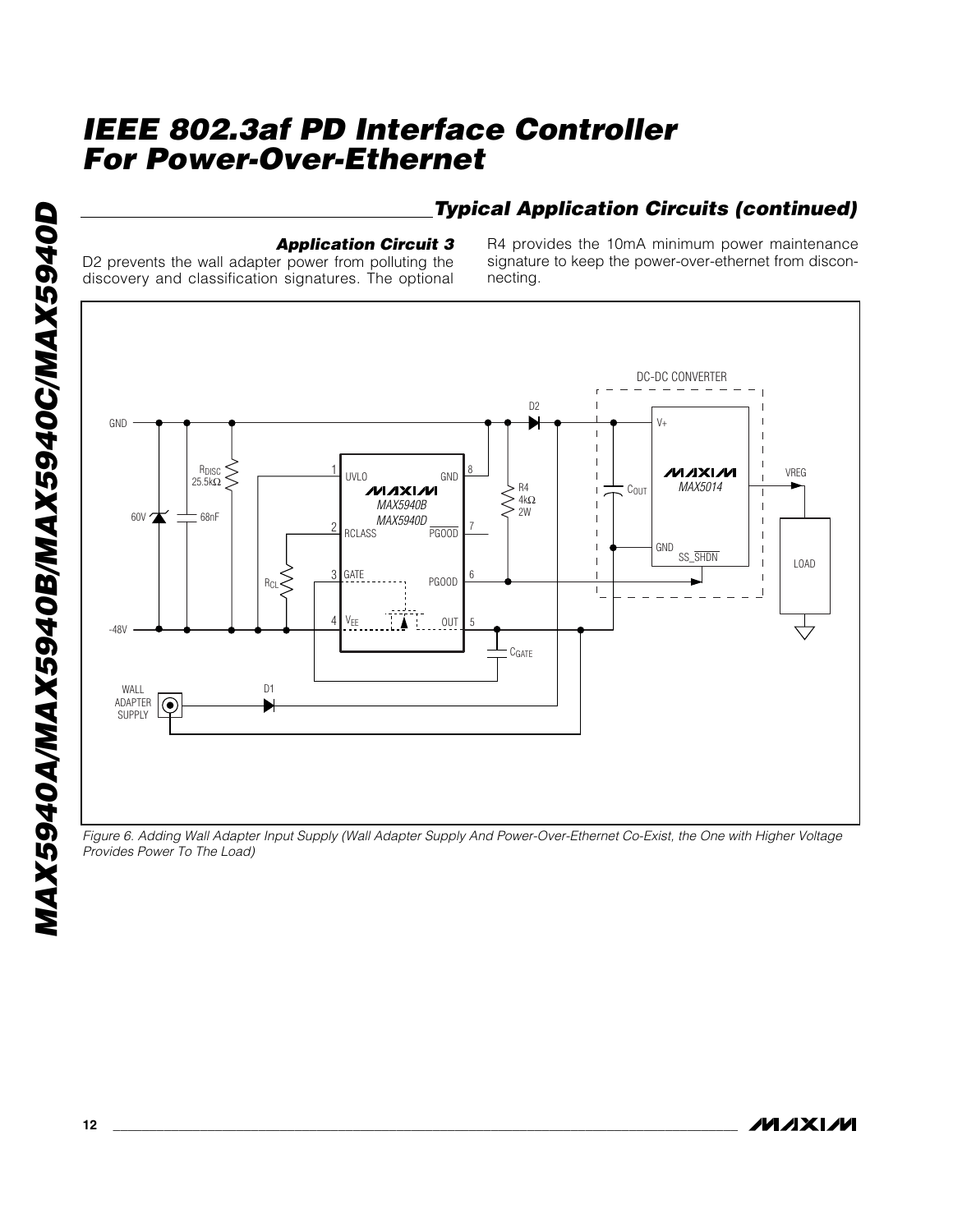## *Typical Application Circuits (continued)*

### *Application Circuit 4*

If the wall adapter supply comes up first, it provides power to the load and pollute the discovery and classification signatures. If the power-over-ethernet comes up first, it powers the load until taken over by a wall adapter with higher output voltage.



*Figure 7. Adding Wall Adapter Input Supply (the One with Higher Voltage Provides Power to the Load)*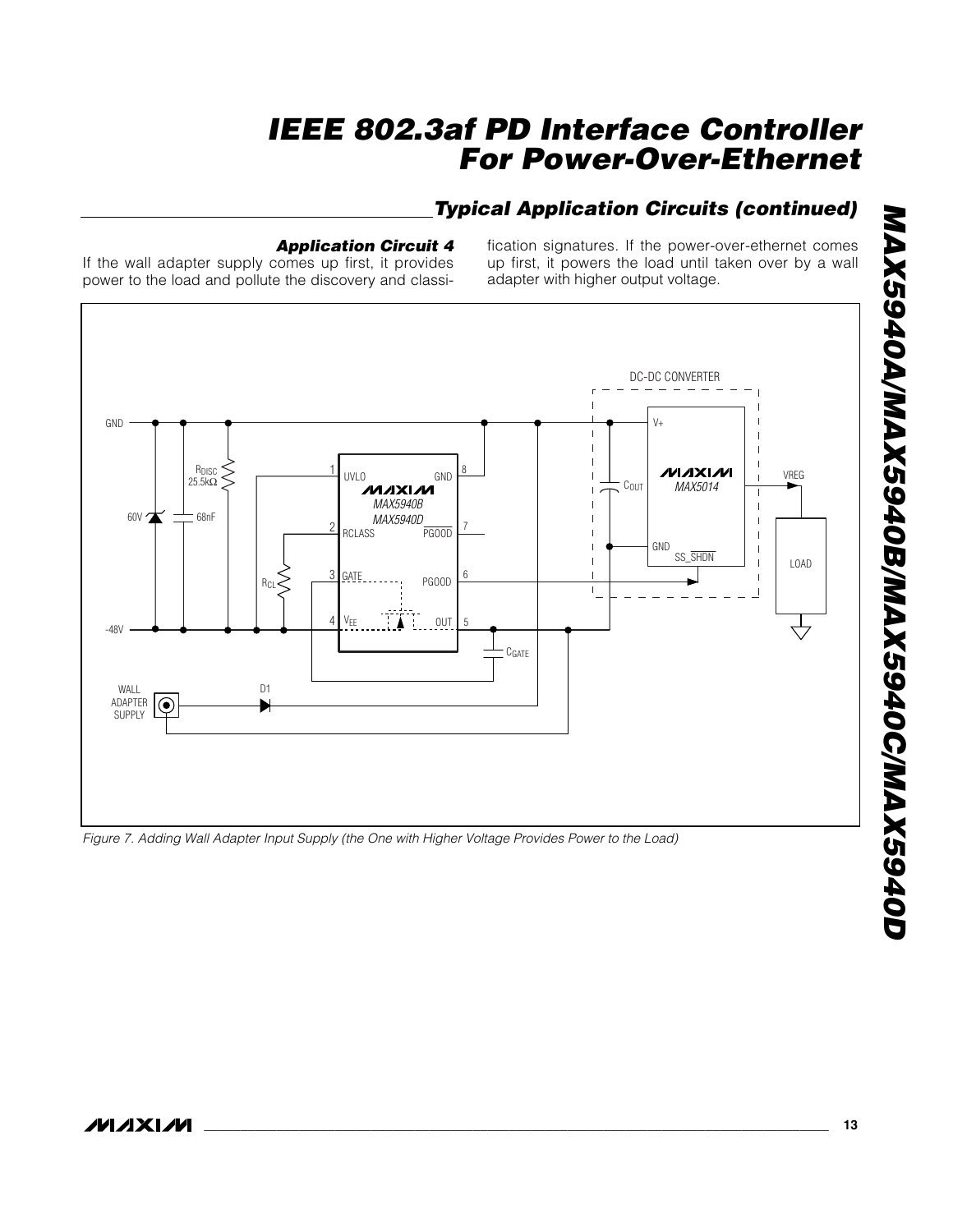



*Pin Configurations*

## *Chip Information*

TRANSISTOR COUNT: 3,643 PROCESS: BiCMOS

**MAXM**